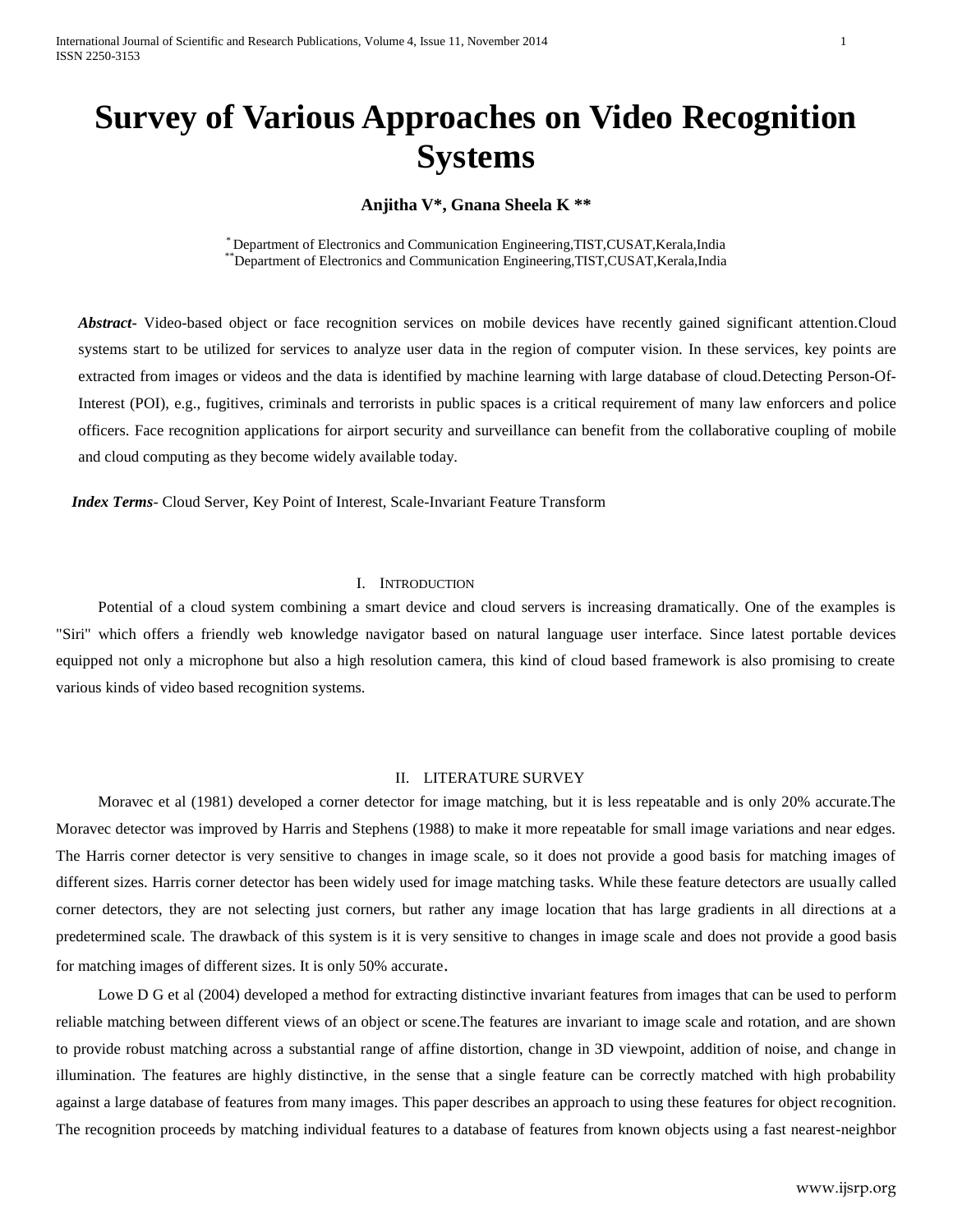algorithm, followed by a Hough transform to identify clusters belonging to a single object, and finally performing verification through least-squares solution for consistent pose parameters.

This approach to recognition can robustly identify objects among clutter and occlusion while achieving near real-time performance.The described SIFT key points are particularly useful due to their distinctiveness, which enables the correct match for a key point to be selected from a large database of other key points [1]. The key points are shown to be invariant to image rotation and scale and robust across a substantial range of affine distortion, addition of noise, and change in illumination.Paul A K et al (2006) presents multiclass object classification and recognition using smart phone and cloud computing (client server) technology. The image recognition is scale and rotation invariant and the speed of operation is very fast. The response time from the server is very fast. This system can be extended for navigation applications and landmark detection, driver assistance. It isapplied for recognizing two dimensional texture based object. Using SIFT the average classification rate is 84%. The computing power of the smart phone is not enough to give the prompt response.

Heinzelman et al(2011) proposed the design and implementation of face recognition applications using mobile-cloudlet-cloud architecture named MOCHA. This architecture is designed to minimize the overall response time of the face detection and face recognition algorithms given heterogeneous communication latencies and compute powers of cloud servers at diverse geographical placements. The obtained results are more intelligent task partitioning algorithms employed by the cloudlet permits response-time improvement by offloading work from the mobile device, 2) the response time decreases as the number of cloud servers increase and this improvement is more emphasized when cloudlets are in place, and 3) communication latencies affect the response time considerably, which can be partially coalesced when cloudlets are used as buffers. It is complex, and is only 69% accurate.

Yuan J et al (2012) proposed a method for local occupancy information based on the local 3D point cloud around each joint using fouriertemporal pyramid features. The disadvantages are,it has high-ordering features and complicated learning procedures. It has 85.7% recognition rate.Jong et al (2012) describes an expert system of bio information, which is combined with the smart devices using wireless sensor network (WSN). The HRV detection parameter value is adopted the criteria and basis for the features of diabetes by using artificial neural network (ANN) algorithm. The accuracy of ANN diagnose has 87.33%A general purpose, low-cost, wide area, remote monitor, mobile and real-time analyzer is designed and implemented for investigation of the heart rate variability. Zigbee is seen that short distance communication within a care zone.

Prakashet al (2013) investigates a wearable computerizedeyewear based face recognition system. This system is a portable device which can accompany a police officer during patrolling or other tasks. The eyewear is connected to a cloud based face recognition system via wireless networks. Facial images captured by the mounted camera are sent to the cloud for identity retrieval. When the system finds POI, it would alert officers via overlaying a virtual identity tag on the real POI's face on the transparent screen of the eyewear. We provide approaches to greatly minimize recognition time, including leveraging the large storage and high computational capacities provided by the cloud. The cloud enables nationwide POI database and supports parallel computing for face recognition.

Gook et al (2013) proposed a system using cloud computing, image processing, information mapping and data synchronization. The advantage of the system is better and faster method for image data synchronization. It is most efficient way with using cloud server included human tracking at the end results .Even though it has 334.033 millisecond of fastest execution time and faces several security problems.Yiannis et al (2014) propose a contextual bandit framework for learning contention and congestion conditions in object or face recognition via wireless mobile streaming and cloud-based processing .main advantages are it maximize the average recognition rate and efficiently allocating transmission settings and has highly-varying contention levels in the wireless transmission, as well as the variation in the task-scheduling congestion in the cloud .But it is complex. The recognition accuracy rate per transaction is 90%.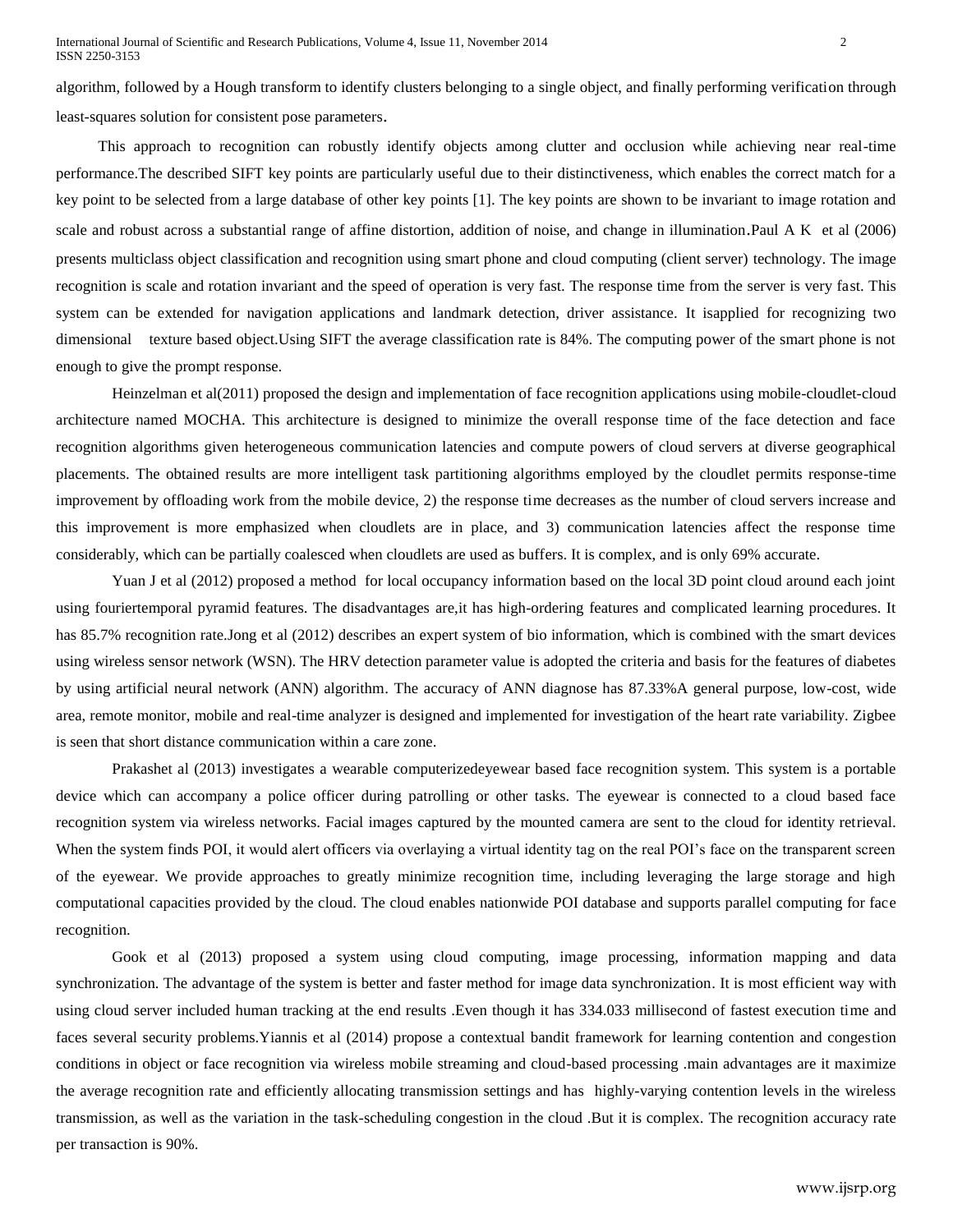Althloothi et al (2014) designed method with multi-fused features (i.e., motion of 3D joint positions and shape information) along with multiple kernel functions achieves 93.1% recognition rate.This method uses human activity recognition (HAR),depthbased life logging HAR system , depth imaging sensor and hidden Markov Models(HMM). The advantage of this system is that,once the life logging HAR system is trained, the system can be activated to produce life logs by recognizing the learned human activities.Performance of the proposed life-logging HAR technique, achieving mean recognition rates of 92.33%, 93.58% and 90.33% over the conventional methods having PC features as 78.42%, 77.83% and 72.25% and IC features as 82.58%, 82.25% and 78.33% in smart indoor environments.

Takahiro et al(2014) discussed low complexity SIFT (Scale-invariant feature transform) based key point extraction algorithm and its hardware engine capable of operating at full-HD 60fps video .As a technique to reduce network bandwidth, a keypoint of interest (KOI) detection algorithm based on spatio-temporal feature considering mutual dependency and camera motion is also discussed.The proposed algorithm achieves about 95% reduction of key points and 53% reduction of computational complexity. The reduction of descriptor data communicated with cloud systemsand reduction of computational complexity of descriptor calculations are achieved .It reduces noise by comparing with states of surrounding key points.

| No             | <b>Author</b>   | Year | <b>Methodology</b> | Advantage              | <b>Disadvantage</b> | <b>Result</b>           |
|----------------|-----------------|------|--------------------|------------------------|---------------------|-------------------------|
| $\mathbf{1}$   | Ikenaga T et al | 2014 | $1.A$ low          | 1.Reduction of         | Proposal detects    | The proposed algorithm  |
|                |                 |      | complexity SIFT    | descriptor data        | key points          | achievesabout<br>95%    |
|                |                 |      | (Scale-invariant   | communicated with      | from only human     | reduction of key points |
|                |                 |      | feature transform) | cloudSystems           | which moves         | and 53% reduction of    |
|                |                 |      |                    | 2. Reduction of        | largely and         | computationalcomplexit  |
|                |                 |      | 2.Kkey point of    | computational          | outstanding         | у.                      |
|                |                 |      | interest (KOI)     | complexity of          | texture whose       |                         |
|                |                 |      | detection          | descriptor             | gradient is large   |                         |
|                |                 |      | algorithm          | Calculations           |                     |                         |
|                |                 |      | <b>KLT</b> tracker | 3. Reduction of data   |                     |                         |
|                |                 |      |                    | amount of key points   |                     |                         |
|                |                 |      |                    | 4. It reduces noise by |                     |                         |
|                |                 |      |                    | comparing with states  |                     |                         |
|                |                 |      |                    | of surrounding key     |                     |                         |
|                |                 |      |                    | points.                |                     |                         |
| $\overline{2}$ | Jalal A et al   | 2014 | 1.Human            | 1. Once the life       | 1.complex           | performance of the      |
|                |                 |      | activity           | logging                |                     | proposed                |
|                |                 |      | recognition (HAR)  | HAR system is          |                     | life-logging HAR        |
|                |                 |      | 2.Depth-based      | trained, the system    |                     | technique, achieving    |
|                |                 |      | life logging HAR   | can be activated to    |                     | mean recognition rates  |
|                |                 |      | system             | produce life logs by   |                     | of 92.33%, 93.58% and   |
|                |                 |      | 3. Depth imaging   | recognizing the        |                     | 90.33% over             |

### III. COMPARATIVE ANALYSIS **Table 1. Comparative analysis of various approaches**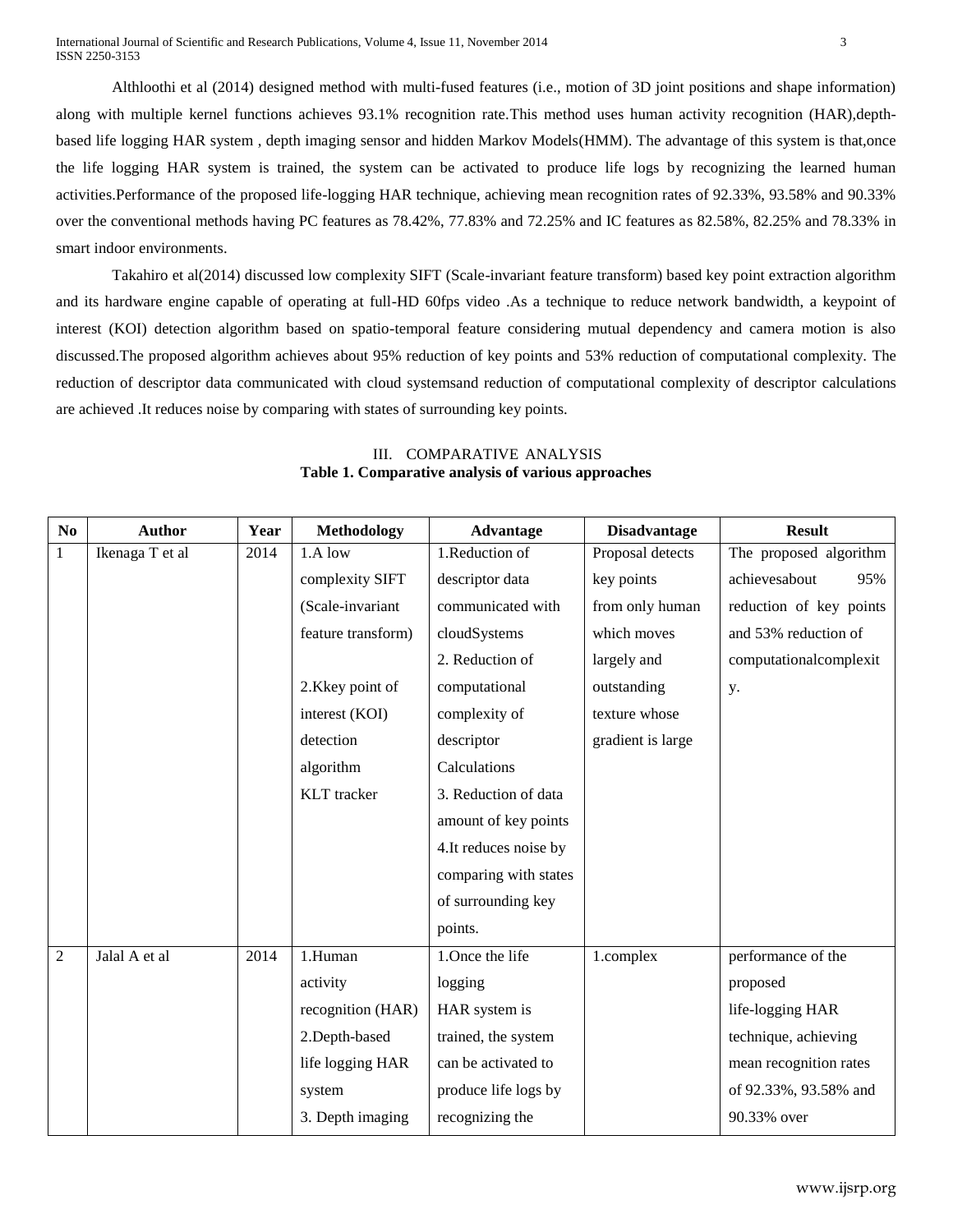|   |                  |      | sensor              | learned human         |                    | the conventional       |
|---|------------------|------|---------------------|-----------------------|--------------------|------------------------|
|   |                  |      | 4.Hidden Markov     | activities            |                    | methods having PC      |
|   |                  |      | Models              |                       |                    | features as 78.42%,    |
|   |                  |      |                     |                       |                    | 77.83% and 72.25% and  |
|   |                  |      |                     |                       |                    | IC features as         |
|   |                  |      |                     |                       |                    | 82.58%, 82.25% and     |
|   |                  |      |                     |                       |                    | 78.33% in smart indoor |
|   |                  |      |                     |                       |                    | environments           |
| 3 | Althloothi et al | 2014 | Multi-fused         |                       | 1.Large-           | 93.1% recognition rate |
|   |                  |      | features (i.e.,     |                       | dimensionality     |                        |
|   |                  |      | motion of 3D joint  |                       | features which     |                        |
|   |                  |      | positions and       |                       | may be unreliable  |                        |
|   |                  |      | shape information)  |                       | for postures with  |                        |
|   |                  |      | along with          |                       | self-occlusion     |                        |
|   |                  |      | multiple            |                       | 2. Needs high      |                        |
|   |                  |      | kernel functions    |                       | computational      |                        |
|   |                  |      |                     |                       | times that make it |                        |
|   |                  |      |                     |                       | impractical for    |                        |
|   |                  |      |                     |                       | long-term HAR      |                        |
|   |                  |      |                     |                       | and real-time      |                        |
|   |                  |      |                     |                       | applications.      |                        |
| 4 | Atan O et al     | 2014 | 1.multi-user multi- | 1.Maximize            | 1.Set of device    | Same recognition       |
|   |                  |      | armed bandits       | the average           | transmission       | accuracy rate per      |
|   |                  |      | 2.computing         | recognition rate      | settings grows     | transaction (90%)      |
|   |                  |      | cluster             | 2. Efficiently        | combinatorial      |                        |
|   |                  |      |                     | allocating            | 2.complex          |                        |
|   |                  |      |                     | transmission settings |                    |                        |
|   |                  |      |                     | 3. Highly-varying     |                    |                        |
|   |                  |      |                     | contention levels in  |                    |                        |
|   |                  |      |                     | the wireless          |                    |                        |
|   |                  |      |                     | transmission,         |                    |                        |
|   |                  |      |                     |                       |                    |                        |
|   |                  |      |                     |                       |                    |                        |
|   |                  |      |                     |                       |                    |                        |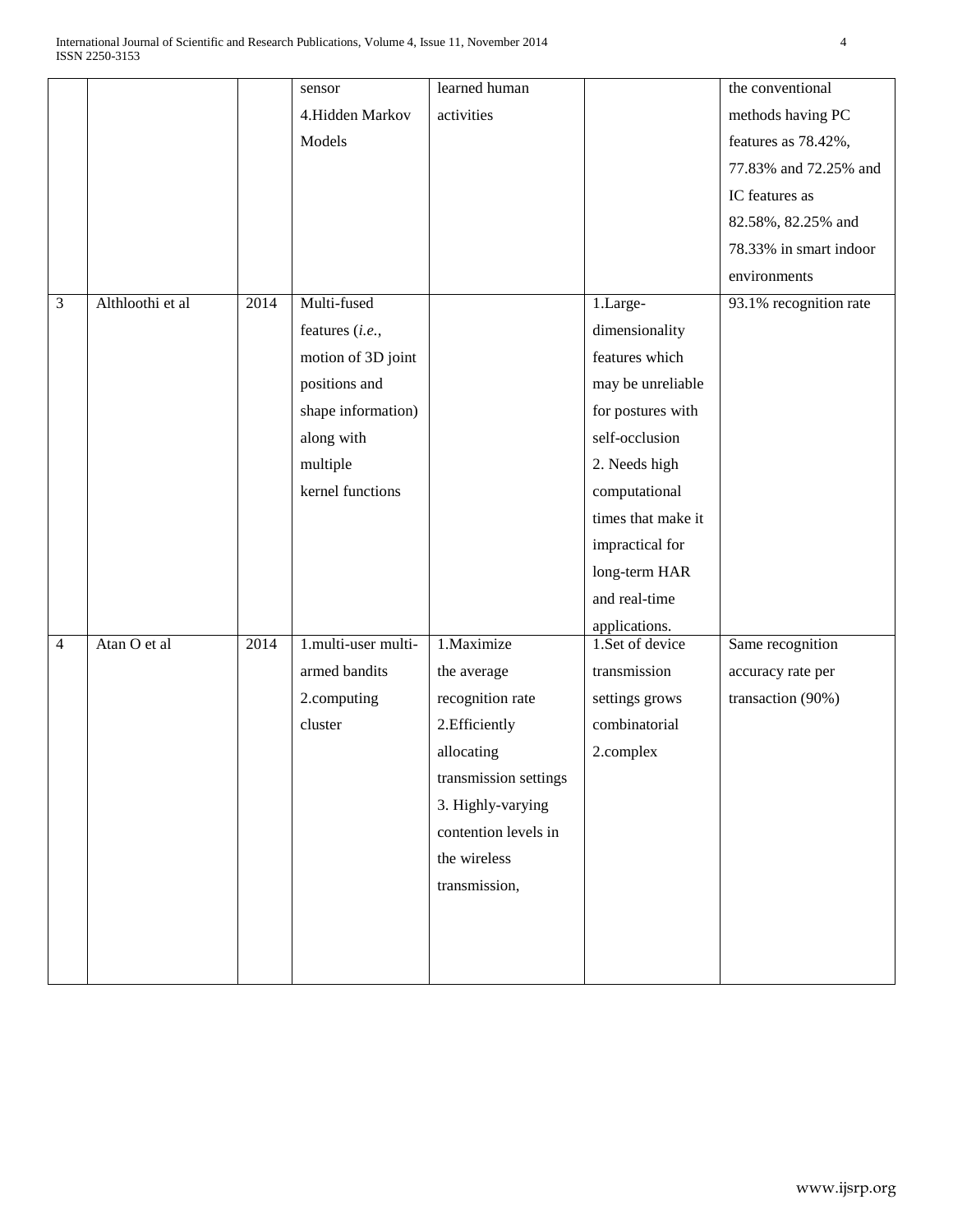| $\sqrt{5}$ | Gook L B et al  | 2013 | 1.Cloud             | 1.A better and faster | 1.Security                 | 334.033 millisecond of |
|------------|-----------------|------|---------------------|-----------------------|----------------------------|------------------------|
|            |                 |      | Computing           | method for image      | problems                   | fastest execution time |
|            |                 |      | 2.Image             | data synchronization  |                            |                        |
|            |                 |      | Processing          | 2. Most efficient way |                            |                        |
|            |                 |      | 3.information       | with using cloud      |                            |                        |
|            |                 |      | mapping             | server included       |                            |                        |
|            |                 |      | 4.data              | human tracking at the |                            |                        |
|            |                 |      | synchronization     | end results           |                            |                        |
|            |                 |      | 5. FAST Features    | 3. Better computation |                            |                        |
|            |                 |      | Detection           | speed                 |                            |                        |
|            |                 |      | 6 .SURF Features    |                       |                            |                        |
|            |                 |      | Detection           |                       |                            |                        |
|            |                 |      |                     |                       |                            |                        |
|            |                 |      |                     |                       |                            |                        |
|            |                 |      |                     |                       |                            |                        |
| 6          | Wang X et al    | 2013 | computerized-       | 1. Rapid detection of | 1.No<br>information on the | Recognition time is    |
|            |                 |      | eyewear             | POIs from a large     | evaders (e.g.,             | reduced from 33748ms   |
|            |                 |      | POI detection       | POI database          | gender, race or            | to only 202ms, i.e.,   |
|            |                 |      |                     |                       | height)                    | 99:4% of time is       |
|            |                 |      |                     |                       |                            | saved.                 |
| 7          | Yuan, J et al   | 2012 | local occupancy     | efficient             | 1.high-ordering            | 85.7% recognition rate |
|            |                 |      | information based   |                       | features                   |                        |
|            |                 |      | on the local 3D     |                       | 2.complicated              |                        |
|            |                 |      | point cloud around  |                       | learning                   |                        |
|            |                 |      | each joint, Fourier |                       | procedures,                |                        |
|            |                 |      | temporal pyramid    |                       |                            |                        |
|            |                 |      | features            |                       |                            |                        |
| 8          | Huang C H et al | 2012 | 1.wireless sensor   | 1.A general purpose,  | 1. Training is             | Accuracy of ANN        |
|            |                 |      | network (WSN)       | low-cost, wide        | required for data          | diagnose               |
|            |                 |      | 2.ANN algorithm     | area, remote monitor, | sets                       | has 87.33%             |
|            |                 |      | 3.heart rate        | mobile and real-time  |                            |                        |
|            |                 |      | variability         | analyzer              |                            |                        |
|            |                 |      | (HRV)               | 2.A reference to the  |                            |                        |
|            |                 |      |                     | medical staff at the  |                            |                        |
|            |                 |      |                     | time of diagnosis     |                            |                        |
|            |                 |      |                     |                       |                            |                        |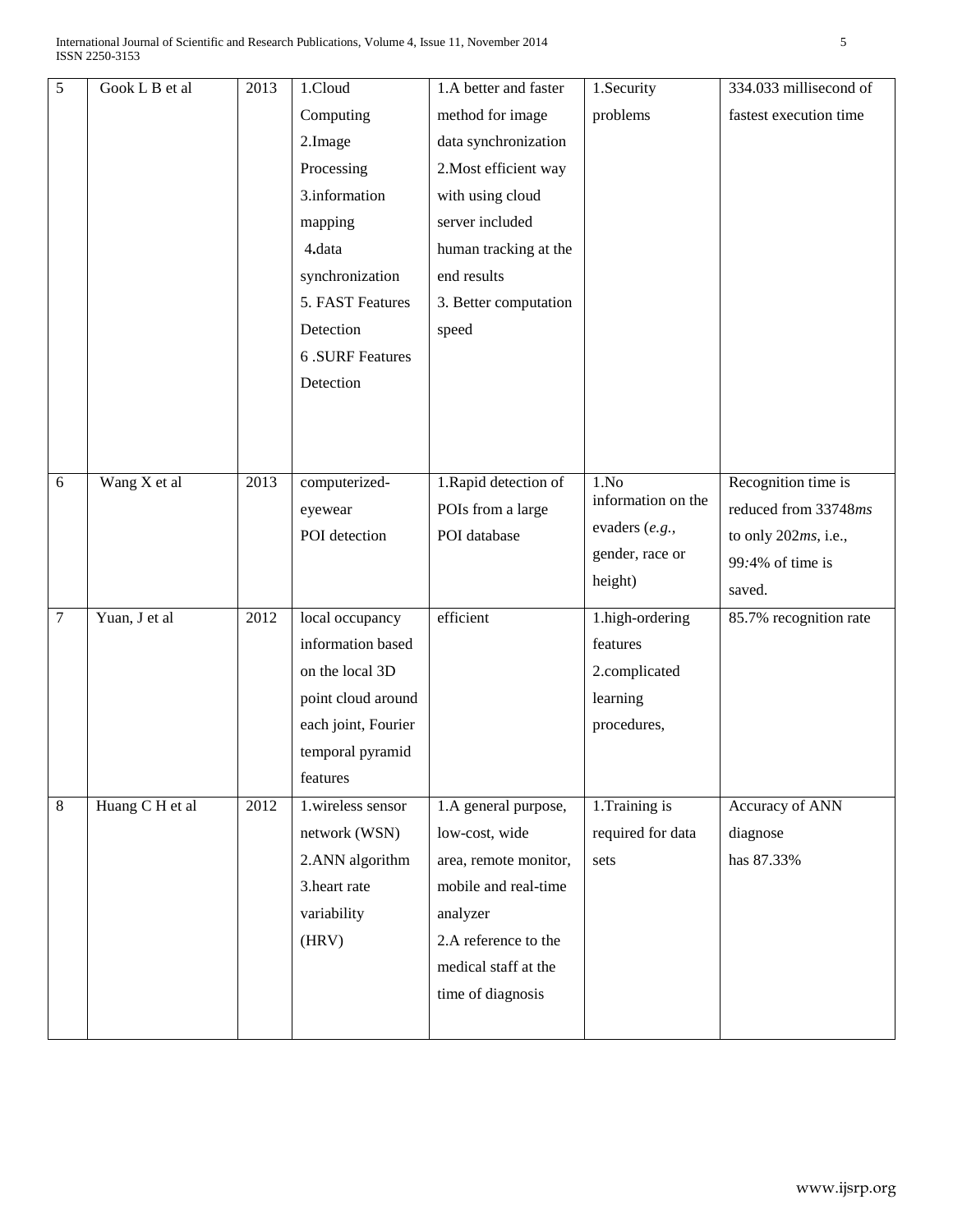| $\overline{9}$ | Muraleedharan R et  | 2011 | 1.Mobile-cloudlet-       | 1.Minimize the        | 1.Complex            | 69% face recognition     |
|----------------|---------------------|------|--------------------------|-----------------------|----------------------|--------------------------|
|                | al                  |      | cloud architecture       | response              | architecture         |                          |
|                |                     |      | named MOCHA              | time given diverse    |                      |                          |
|                |                     |      |                          | communication         |                      |                          |
|                |                     |      |                          | latencies and server  |                      |                          |
|                |                     |      |                          | compute               |                      |                          |
|                |                     |      |                          | powers.               |                      |                          |
|                |                     |      |                          | 2.Designed to         |                      |                          |
|                |                     |      |                          | minimize the          |                      |                          |
|                |                     |      |                          | overall response time |                      |                          |
|                |                     |      |                          | of the face detection |                      |                          |
|                |                     |      |                          | and face recognition  |                      |                          |
|                |                     |      |                          | algorithms            |                      |                          |
|                |                     |      |                          | 3. Technically        |                      |                          |
|                |                     |      |                          | feasible              |                      |                          |
|                |                     |      |                          | 4. cost-effective     |                      |                          |
|                |                     |      |                          |                       |                      |                          |
| 10             | Paul A K et al      | 2006 | 1.Cloud                  | 1. Image recognition  | 1.Computing          | Average classification   |
|                |                     |      | computing                | is scale and rotation | power of the smart   | rate is 84%.             |
|                |                     |      | 2. Scale Invariant       | invariant             | phone is not         |                          |
|                |                     |      | Feature                  | 2. Speed of operation | enough to give       |                          |
|                |                     |      | Transforms (SIFT)        | is very fast          | the prompt           |                          |
|                |                     |      |                          | 3. Response time from | response             |                          |
|                |                     |      |                          | the                   |                      |                          |
|                |                     |      |                          | server is very fast   |                      |                          |
| 11             | David .G Lowe et al | 2004 | 1.SIFT(Scale             | 1.Distinctiveness,    | 1., Major cause of   | Recognition accuracy for |
|                |                     |      | <b>Invariant Feature</b> | 2.It is invariant to  | error is the initial | 3D objects rotated in    |
|                |                     |      | Transform)               | image rotation and    | location and scale   | depth by 20 degrees      |
|                |                     |      | 2. Hough transform       | scale and robust      | detection.           | increased from 35% for   |
|                |                     |      |                          | across a substantial  |                      | correlation              |
|                |                     |      |                          | range of affine       |                      | of gradients to 94%      |
|                |                     |      |                          | distortion, addition  |                      |                          |
|                |                     |      |                          | of noise, and change  |                      |                          |
|                |                     |      |                          | in illumination       |                      |                          |
|                |                     |      |                          | 3. computation is     |                      |                          |
|                |                     |      |                          | efficient             |                      |                          |
|                |                     |      |                          | 4. Resistant to even  |                      |                          |
|                |                     |      |                          | large amounts of      |                      |                          |
|                |                     |      |                          | pixel noise,          |                      |                          |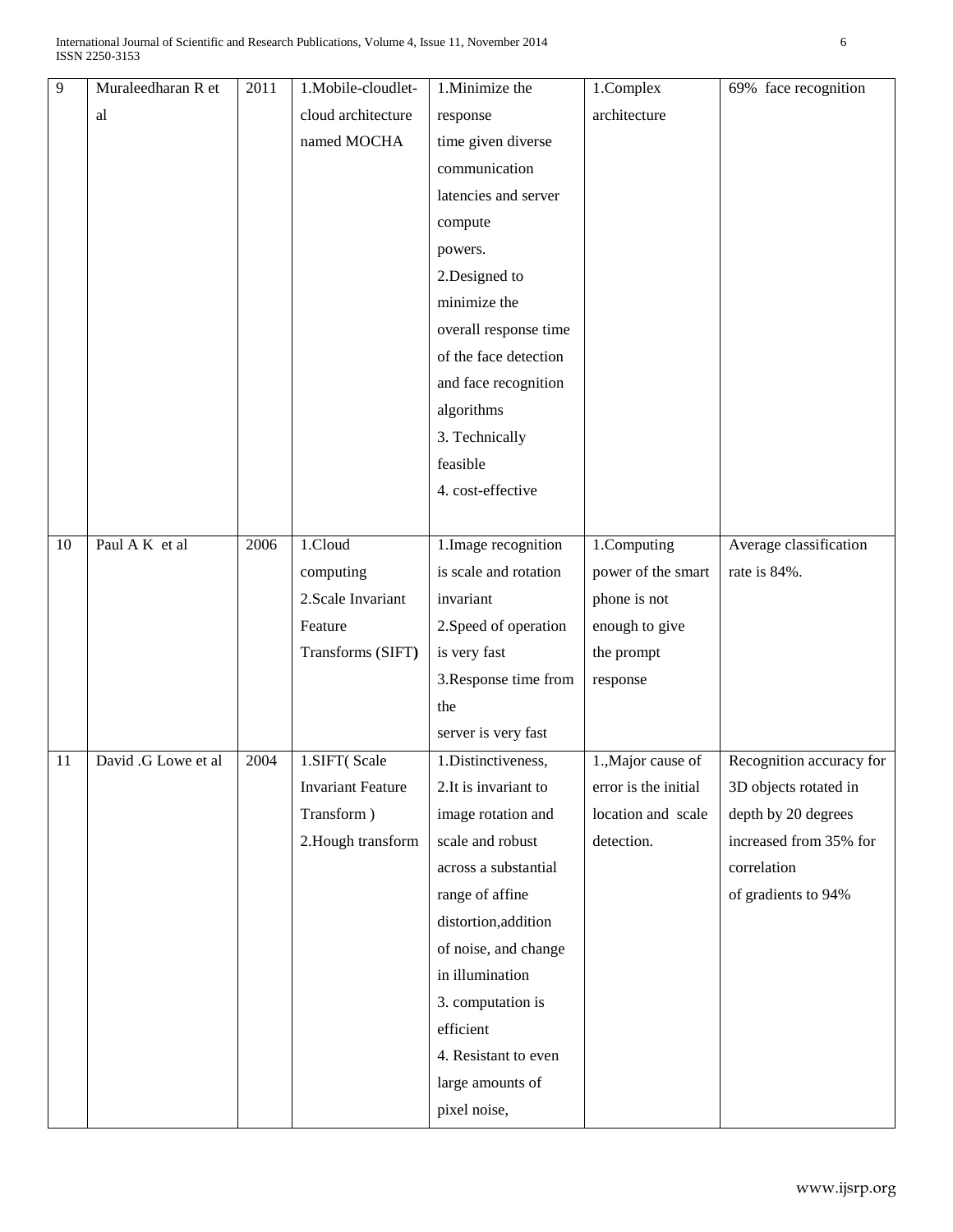| 12 | Harris et al  | 1988 | Corner detection | 1. More repeatable  | 1. Very sensitive to | 50% accurate |
|----|---------------|------|------------------|---------------------|----------------------|--------------|
|    |               |      |                  | undersmall image    | changes in image     |              |
|    |               |      |                  | variations and near | scale                |              |
|    |               |      |                  | edges               | 2. Does not          |              |
|    |               |      |                  | 2. They are         | provide a good       |              |
|    |               |      |                  | not selecting just  | basis                |              |
|    |               |      |                  | corners, but rather | for matching         |              |
|    |               |      |                  | any image location  | images of different  |              |
|    |               |      |                  | that has large      | sizes                |              |
|    |               |      |                  | gradients in all    |                      |              |
|    |               |      |                  | directions at a     |                      |              |
|    |               |      |                  | predetermined       |                      |              |
|    |               |      |                  | scale.              |                      |              |
| 13 | Moravec et al | 1981 | corner detector  | Useful for image    | Less repeatable      | 20% accurate |
|    |               |      |                  | matching            |                      |              |
|    |               |      |                  |                     |                      |              |

Table 1 shows comparative analysis of various recognition systems. By analyzingexisting methods it is clear that proposed method is more effective.

#### IV.CONCLUSION

This survey presented that the smart feature detection device for cloud based video recognition system is more effective than other techniques of recognition systems. Because it describes a low complexity SIFT based key point extraction algorithm and its hardware engine. It also introduces key point of interest detection algorithm based on spatio-temporal feature. Both are key to implementing a smart feature detection device and will make a great contribution to increase the potential for a cloud based video recognition system.

It's advantages are reduction of descriptor data communicated with cloud Systems,reduction of computational complexity of descriptor Calculations and reduction of data amount of key points.

#### **REFERENCES**

[1] D. G. Lowe," Distinctive image features from scale-invariant keypoints,", Int.Journal of Computer Vision, 60, pp. 91-110,2004.Takahiro Suzuki, Takeshi Ikenaga, "Keypoint of Interest Based on Spatio-temporal Feature Considering Mutual Dependency and Camera Motion", The Sixth International Conferences on Advances in Multimedia (MMEDIA 2014),Feb. 2014. "

[4] Chen-Shen Huang, Kong-Sheng Huang, Gwo-Jia Jong,"Artificial Neural Network Integrated Heart Rate Variability with Detection System,2012

<sup>[2]</sup> Xi Wang, Xi Zhao, Varun Prakash, Zhimin Gao, Tao Feng, Omprakash Gnawali, Weidong Shi Person-Of-Interest Detection SystemUsing Cloud-Supported Computerized-Eyewear"

<sup>[3]</sup> AhmadJalal 1, Shaharyar Kamal 2 and Daijin Kim,"A Depth Video Sensor-Based Life-Logging Human Activity Recognition System for Elderly Care in Smart Indoor Environments‖ISSN 1424-8220 **,**www.mdpi.com/journal/sensors,2014